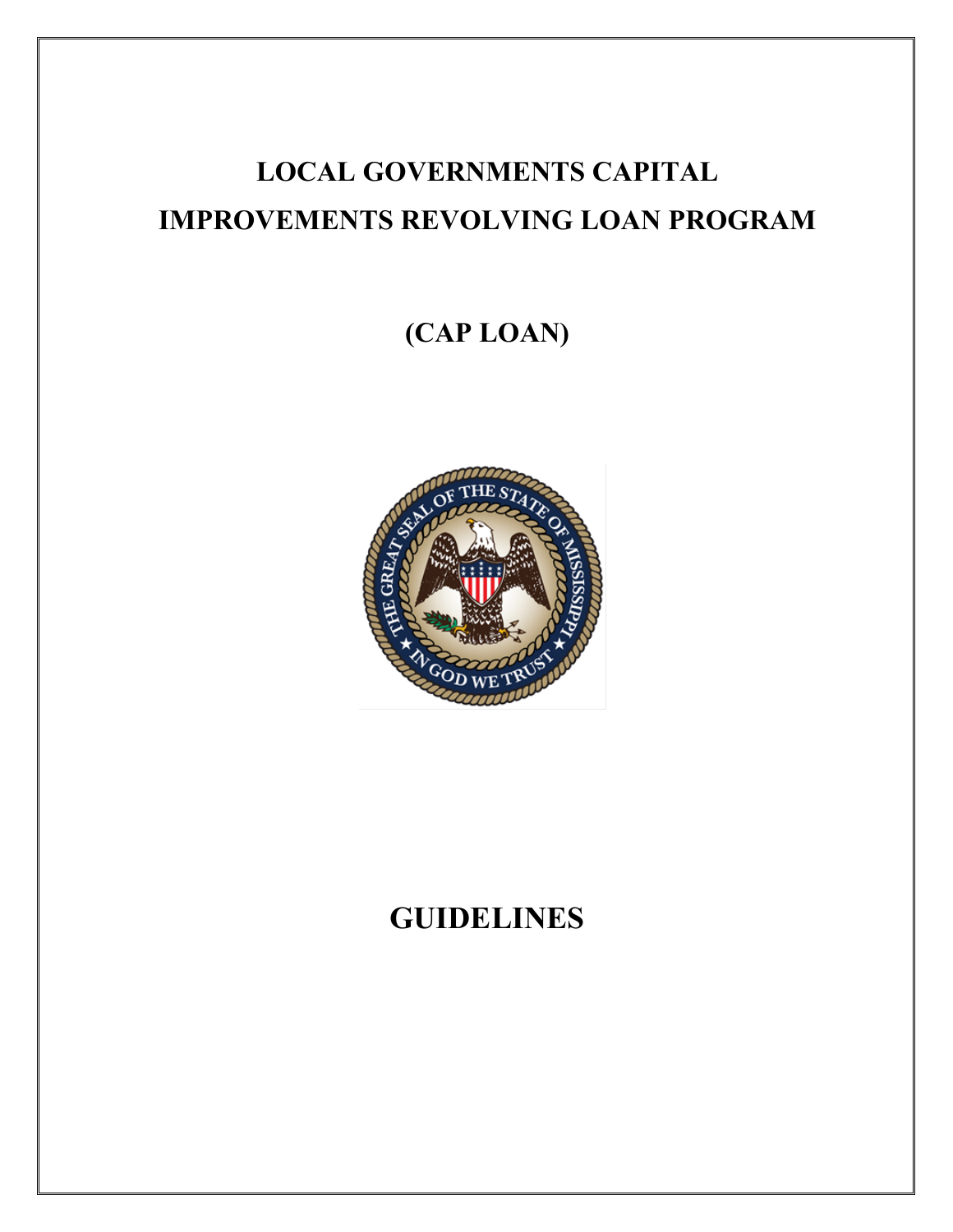## **LOCAL GOVERNMENTS CAPITAL IMPROVEMENTS REVOLVING LOAN PROGRAM (CAP)**

The Local Governments Capital Improvements Revolving Loan Program (CAP) administered by the Mississippi Development Authority (MDA) is designed for making loans to counties or municipalities (Applicant) to finance capital improvements in Mississippi. Applicants are encouraged to use these loans in connection with state and federal programs. Funding for loans to Applicants is derived from the issuance of state bonds. The State Legislature enacted CAP during the regular 1994 session. (See Section 57-1-301 through 57-1-335 et seq., Mississippi Code, Annotated.)

#### **Eligible Applicants**

## **ELIGIBILITY REQUIREMENTS**

Application for assistance must be submitted by the governing authority of the county or an incorporated municipality.

#### **Eligible Projects**

Projects that are eligible for assistance must be for capital improvements in Mississippi's counties and municipalities. Section 57-1-301(2)(a-n)

- Construction or repair of water and sewer facilities
- Construction or repair of drainage systems for industrial development
- Improvements in fire protection
- Construction of new buildings for economic development purposes
- Renovation or repair of existing buildings for economic development purposes
- Construction or repair of access roads for industrial development
- Purchase of buildings for economic development purposes
- Construction or repair of railroad spurs for industrial development
- Construction of any county or municipally owned health care facilities, excluding any county health departments
- Construction, purchase, renovation or repair of any building to be utilized as an auditorium or convention center
- Construction of multipurpose facilities for tourism development
- Loans to a county to aid in retiring interest-bearing loans utilized for the purchase of a motion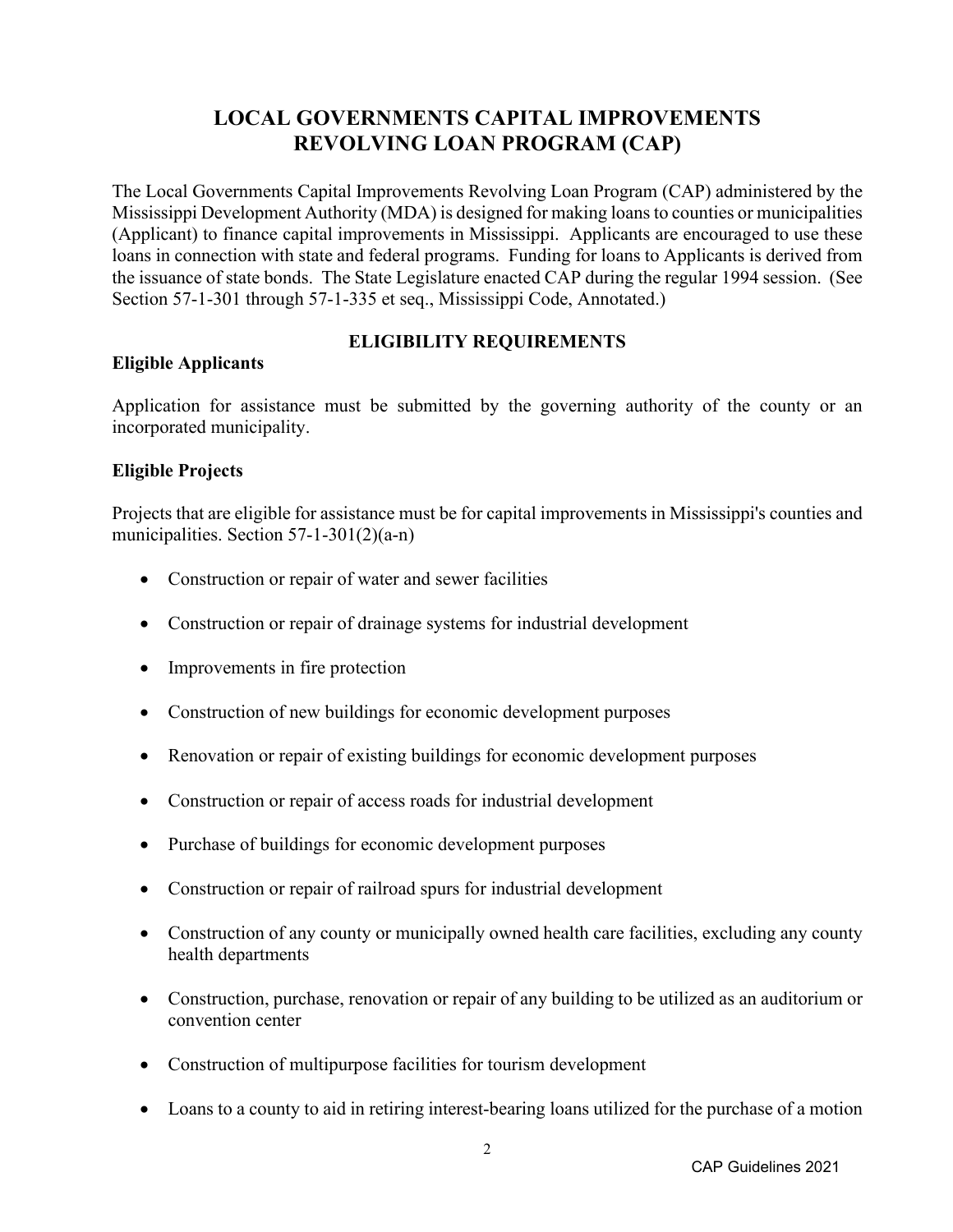picture sound stage

- Construction, repair and renovation of parks, swimming pools and recreational and athletic facilities. (Not intended to be used for school districts or for commercial purposes, such as health clubs, skating rinks, miniature golf courses, etc.)
- Remediation of brownfield agreement sites in accordance with Sections 49-35-1 through 49-35-25

## **LOAN REQUIREMENTS**

## **General Loan Limitations**

Economic Development related projects are defined as projects that promote full time private sector job creation and/or retention. One full-time job is the equivalent of a minimum of 1,820 annual work hours. Project awards will be limited to not more than \$20,000.00 per job, or a maximum loan amount of \$2,500,000.00 whichever is less.

Community Development related projects are defined as non-job creating projects that benefit a need in a community unrelated to economic development. Project loan awards will be limited to \$1,250,000 per project or \$1,250,000 per applicant, per calendar year.

Loans for the construction, repair and renovation of parks, swimming pools and recreational and athletic facilities shall not exceed \$250,000.00 per project Section 57-1-301(a). Limited to one active project per applicant (one project in construction).

Up to 8% of the principal loan amount may be used for design work, i.e., engineer or architect excluding brownfield projects. Engineering and/or architectural costs above 8% must be paid from other sources.

CAP Loan funds cannot be used for project signs, administrative costs, legal or appraisal fees.

All loans shall have annual interest computed daily on the outstanding loan balance. Daily interest begins to accrue at the time of the first disbursement.

The Applicant will be required to expend all CAP loan funds within two years from the date of loan approval, unless a waiver at MDA's discretion is granted upon good cause shown. If the funds are not expended within the two years, MDA will have the option to adjust the loan to the actual disbursements and de-obligate the remaining funds.

## **Loan Terms**

The term of any loan must be reasonable and shall not exceed 20 years Section 57-1-303(4). The loan amount allowed will be determined by the Applicant's ability to repay the loan within acceptable terms. The rate of interest on all CAP loans is calculated according to the actuarial method Section 57-1-  $303(3)(i-ii)$ .

CAP loans that qualify for tax-exempt status, according to bond counsel review, shall be at 2% per annum Section 57-1-303(3)(ii); and taxable CAP loans shall be at 3% per annum Section 57-1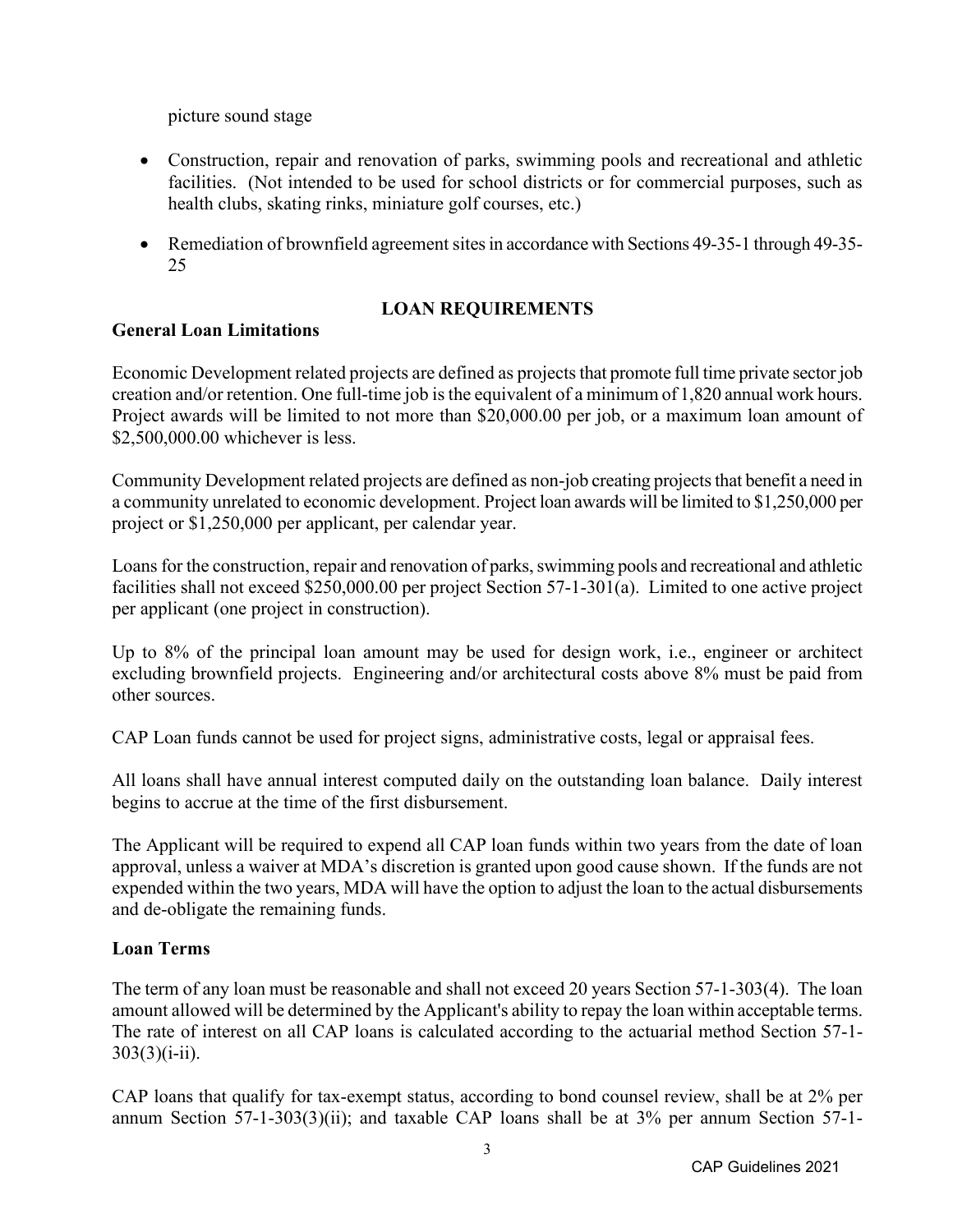$303(3)(i)$ .

The interest on any loans converted from non-interest-bearing loans on sound stages to other eligibility categories will be changed to an applicable interest-bearing rate.

The loan term for fire trucks shall not exceed 10 years.

#### **Accrued Interest**

Applicants should be aware that interest begins accruing daily on the outstanding loan balance after the first request for cash is dispersed. Once the CAP activity is complete, the applicant will be responsible for the first month's payment and interest plus the total of accrued interest from the construction phase of the CAP activity.

## **GENERAL PROJECT REQUIREMENTS**

The Applicant must fulfill the requirements of the standard application, which must be submitted to MDA for review and acceptance.

The Applicant may only submit one project per application.

The construction or renovation of economic development buildings for speculative purposes requires a 50/50 match. The match must be in cash or in-kind assets.

The Applicant may not use the funds to retire any debts, except for current construction type loans directly related to the project.

Recreational sites acquired and/or developed with CAP assistance cannot be converted to uses other than their original scope/intent during the life of the loan.

The Applicant must not purchase a building or facilities from individual(s), company(ies), or corporation(s) with CAP funds, and subsequently lease them to the seller (previous owner) within 5 years of acquisition.

The Applicant may not purchase a building that has been constructed in the last six months.

The Applicant may not purchase an existing building or facility for more than the appraised value.

The Applicant may not utilize CAP proceeds for the purchase of construction-related equipment, rolling-stock type equipment, or any equipment not integral to the operation of the facilities or structures being purchased, constructed, or repaired.

The Applicant may not utilize CAP proceeds to make a loan to any private entity, public entity, or individual(s).

If applicable, the Applicant must obtain written approval from the MDA-appointed legal counsel stating that the project qualifies for a tax-exempt status (projects already in construction at the time of application will not qualify for tax-exempt status). The associated costs are the responsibility of the applicant and will be billed directly by the appointed legal counsel.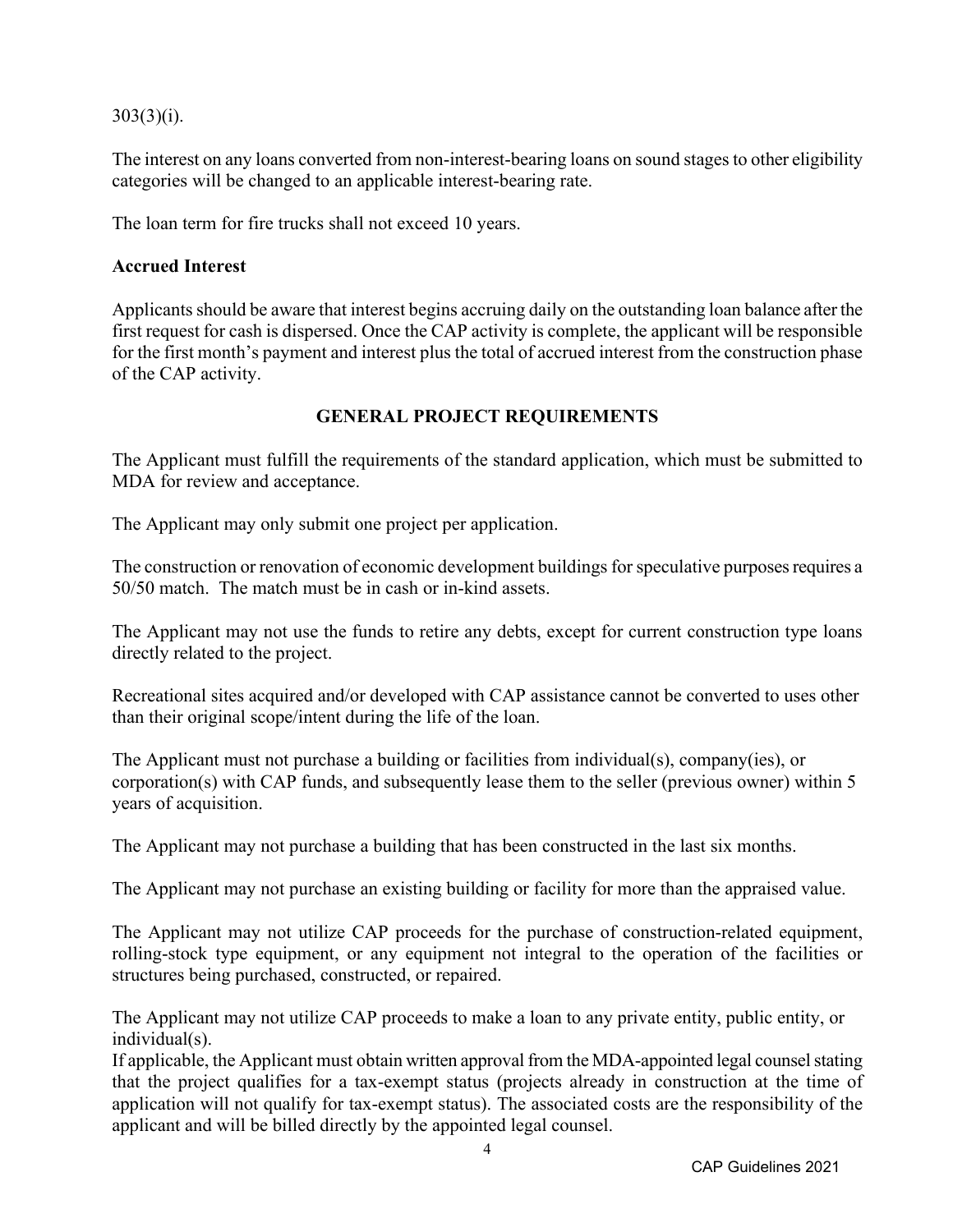Before releasing any CAP Funds, the Applicant must provide title insurance on all real property acquisitions or title opinion on all other projects from the Applicant's attorney.

The Applicant must follow all state procurement and purchase laws. If an applicant has not advertised for bids within 120 days after receiving loan approval, the state will have the option to recall the CAP funds.

The Applicant must comply with all nondiscrimination and equal employment opportunity requirements. MDA encourages the use of Minority-owned Business Enterprises (MBE) and Women-owned Business Enterprises (WBE).

If the CAP funds are used in a joint project with other funds, then the CAP may be subject to the other funds' regulations.

If applicable, an access road for industrial development must follow state aid requirements. CAP loan funds are not to be utilized on major highway projects.

The Applicant must retain title and maintain, preserve, and keep the project in good working order and condition until the CAP loan is satisfied.

## **APPLICATION REQUIREMENTS**

A certified copy of the Resolution of Intent from the Applicant (All Applicants must use the Public Notice Form provided by MDA).

In order for MDA to consider eligibility for a CAP loan, the Financial Analysis Worksheet must be completed, signed, and the original signed copy submitted either in advance or along with the application.

A letter on official letterhead from the Applicant's certified public accountant, auditor or fiscal officer verifying that the Applicant's financials reflect the ability to repay the CAP loan. This verification must include the source of repayment, i.e., surcharge or other verifiable means of repayment.

Certified Proof of Publication of the required Public Notice of the Applicant to enter into a Loan Agreement with MDA for CAP funds. The Resolution must be published once a week for at least four (4) consecutive weeks in a newspaper having general circulation in the county. The public hearing should take place after the date of the final publication. The Resolution must have been published within the last 6 months prior to submittal of the loan application. Once the publication process is complete, a certified copy of the minutes of the Applicant showing their decision to proceed with the loan.If applicable, written verification that the Applicant has consulted with the Public Service Commission regarding proposed water and wastewater projects.

Fire Protection loans must be made to enhance structural firefighting capabilities. Loans for fire trucks must provide proof that the National Fire Protection Association standards are/will be met.

If applicable, official certification of preliminary project plans and specifications from the project engineer and the operating railroad indicating that the project meets American Railway Engineering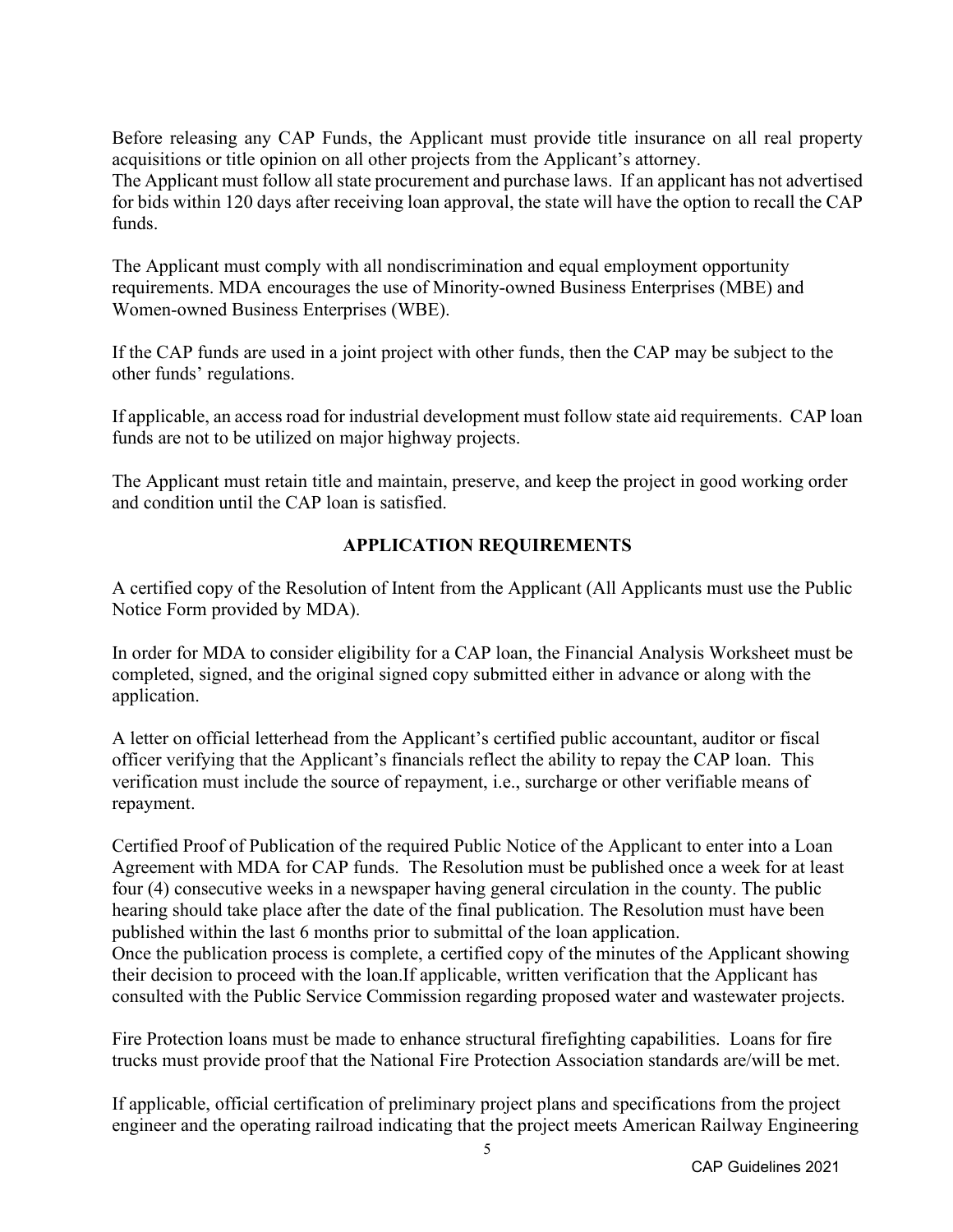and Maintenance-of-way Association (AREMA) and Federal Railroad Administration (FRA) standards and other necessary compliance requirements.

If applicable, an appraisal and two review appraisals, must be conducted no more than three months prior to loan closing, on buildings and/associated land to be purchased.

Maps reflecting the project location as well as detailing of the improvements.

Cost verifications must be on engineers' or architects' original letterhead, signed and sealed by the firm's representative.

Budget sheet breakdown of sources and uses of funds.

The Applicant's certified public accountant, auditor, or fiscal officer must furnish to MDA the most current annual audit and the latest financial summary reflecting any additional long-term debt or any changes in their financial position since the last annual audit was prepared.

If two separate local units of government jointly fund a project, the Applicants must have an inter-local agreement with the Attorney General's approval.

If applicable, the Applicant must provide an award letter or documentation verifying other funding sources.

#### **AUDIT**

Funds provided under the CAP Loan Program are subject to audit and/or monitoring by the MDA, Office of the State Auditor, Department of Environmental Quality, and/or Department of Health.

#### **REPAYMENT PENALTIES**

An Applicant which fails to meet repayment obligations shall cause all or part of its sales tax allocation and/or homestead exemption reimbursement to be withheld and may be subject to other penalties Section 57-1-303(4). The applicant will also be ineligible for additional financial assistance from the agency until the loan balance is current.

## **DELINQUENT NOTICE PROCESS**

Invoices will be sent to communities with an active CAP loan status. Payments are due on the first of each month.

Failure to submit timely payments will prohibit that community from other MDA assistance until the loan is no longer delinquent.

In addition, the following procedures will take place: If a community becomes 60 days delinquent, MDA may issue a letter stating the catch-up amount, terms of their loan agreement and explain the process for turning collection over to the State Auditor.

If a community becomes 90 days delinquent, MDA may issue a letter stating in 30 days if catch-up payment amount has not been received, then MDA will turn the community over to the state auditor.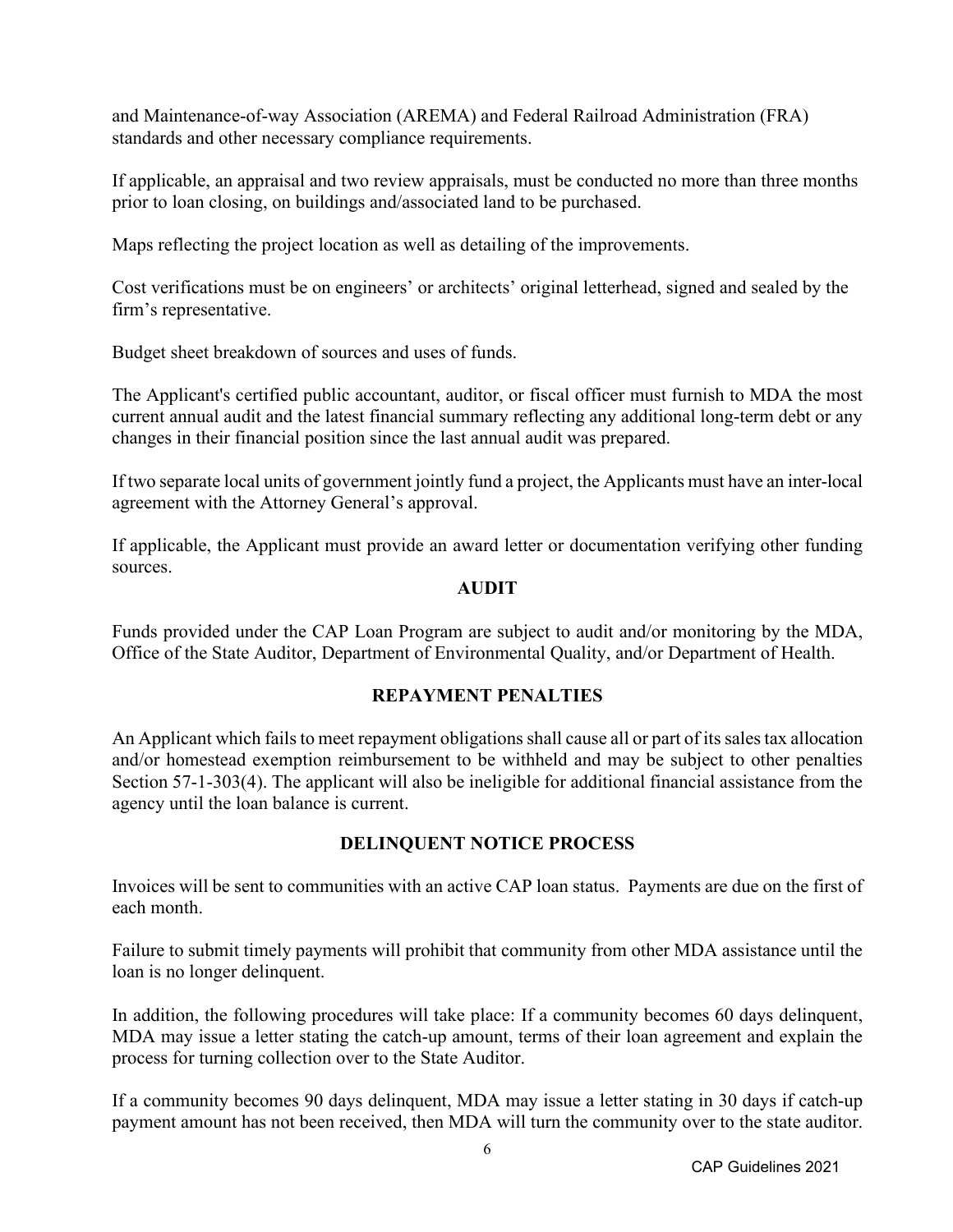If a community becomes 180 days delinquent, MDA may request the State Auditor to audit the receipts and expenditures of the loan Section 57-1-303(5). If the State Auditor finds that the county or municipality is in arrears in payments, he shall immediately notify the Executive Director of the Department of Finance and Administration who shall withhold all future payments to the county of homestead exemption reimbursements under Section 27-33-77 and all sums allocated to the county or the municipality under Section 27-65-75 until such time as the county or the municipality is again current in its loan payments as certified by the Mississippi Development Authority. Section 57-1-303(5)

## **BROWNFIELD PROJECT REQUIREMENTS**

Remediation of brownfield agreement sites in accordance with Sections 49-35-1 through 49-35-25 may be considered as an eligible project. Section 57-1-301(1)(n)

Loans for remediation of brownfield agreement sites in accordance with Sections 49-35-1 through 49- 35-25 shall not exceed \$250,000.00 per site.

Up to 10% of the principal loan amount may be used for a Mississippi Department of Environmental Quality (MDEQ) approved Brownfield Consulting Firm's fees for brownfield projects during the cleanup phase. Consultant fees above 10% must be paid from other funding sources.

Remediation costs shall not include costs incurred after the issuance of a No Further Action letter under Section 49-35-15, Mississippi Code of 1972; costs incurred before the executed brownfield agreement; costs incurred for any legal services or litigation costs; and any funds provided by any federal, state or local governmental agency or political subdivision.

Administrative fees and legal fees are not an allowable cost to be reimbursed by CAP funds.

The operating expenses, monitoring expenses and maintenance expenses incurred after the brownfield cleanup phase will not be an allowable cost to be reimbursed by CAP Loan funds.

Before loan approval for remediation of a brownfield site, the Applicant must provide MDA with an executed copy of the brownfield agreement between the Applicant and the Executive Director of MDEQ.

Within thirty days after the brownfield agreement is executed and before any loan disbursements are

released, the Applicant shall provide a copy of deed, clear certificate of title or other instrument certifying that the property is owned by the Applicant and subject to a brownfield site agreement.

During the brownfield clean-up process, the CAP funds must be expended within one year from the date of the loan approval, unless a waiver is granted by MDA upon good cause shown.

The Applicant will be responsible for the operating and maintenance (O&M) of the brownfield site and for any post remediation monitoring required under the brownfield agreement.

Any amendments, changes or violations of the brownfield agreement site must be reported to MDA and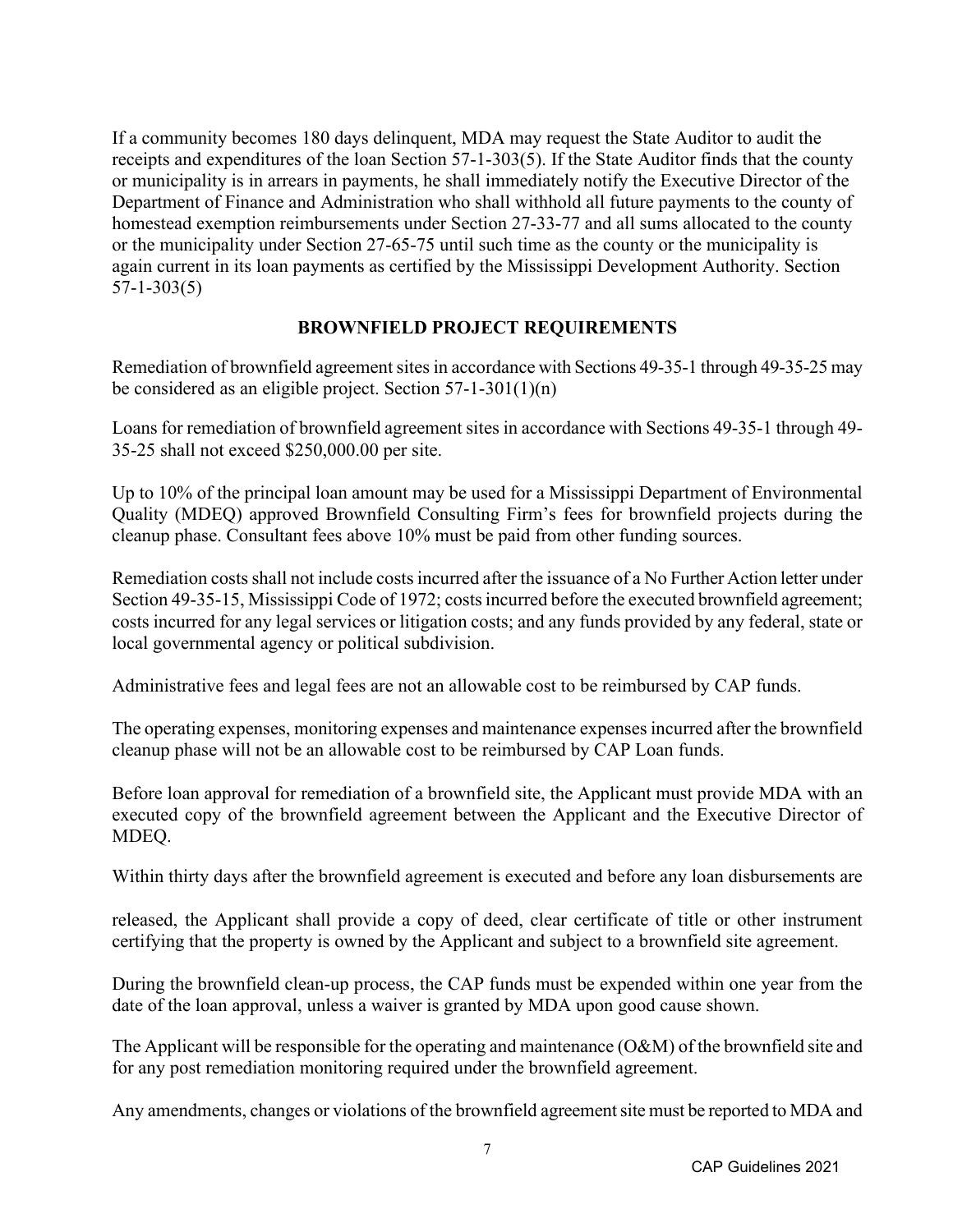MDEQ within 10 business days.

The applicant shall include in all contracts with Participating Parties a provision that each Participating Party agrees that any duly authorized representative of MDA and/or MDEQ shall, at all reasonable times, have access to any portion of the Project in which such Participating Party is involved until the completion of all brownfield agreement requirements.

#### **Program inquiries and applications should be directed to:**

Mississippi Development Authority Community Incentives Division Post Office Box 849 Jackson, Mississippi 39205 Telephone: (601) 359-3179 Fax: (601) 359-3108

These guidelines may be amended by MDA at any time. MDA, in its discretion, may temporarily waive any requirement of the guidelines to the extent that the result of such action is to promote the public purpose of the Act and is not prohibited by State Law.

#### Adopted: Adopted: MDA Board Meeting: May 3, 2021 Adopted: Administrative Procedures Act: July 1, 2021 (System Number 25697)